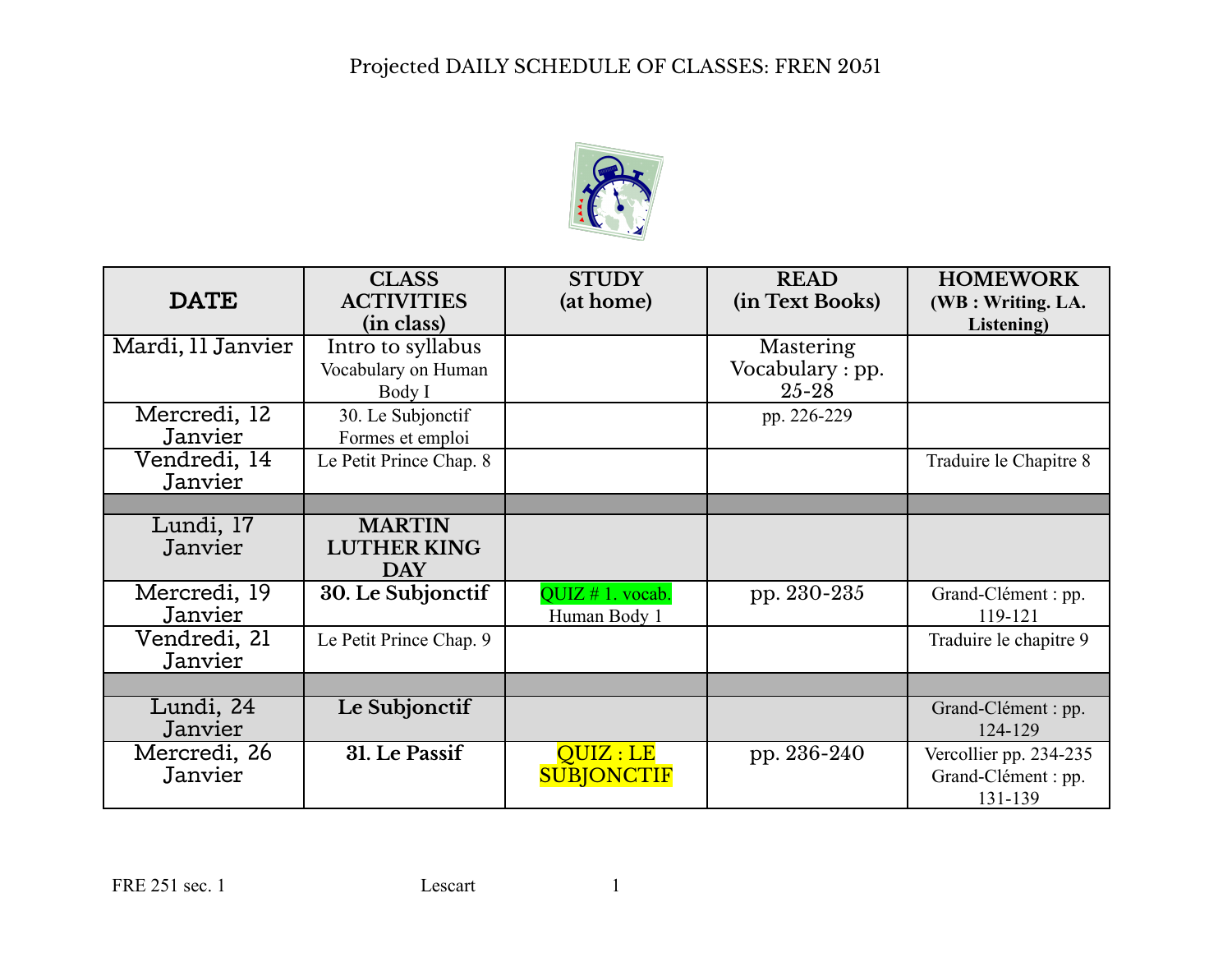| ററ<br>- -<br>vena.<br>l rod<br>∠ర | $\sim$<br>10<br>Chap.<br>Petit<br>Prince<br>Le |  | chapitre<br>raduire<br>-le |
|-----------------------------------|------------------------------------------------|--|----------------------------|
| Janvier                           |                                                |  |                            |

| <b>DATE</b>      | <b>CLASS</b><br><b>ACTIVITIES</b><br>(in class) | <b>STUDY</b><br>(at home)              | <b>READ</b> for Class<br>(in Text Book) | <b>HOMEWORK</b>        |
|------------------|-------------------------------------------------|----------------------------------------|-----------------------------------------|------------------------|
|                  |                                                 |                                        |                                         |                        |
| Lundi, 31        | Mastering                                       |                                        | Mastering                               | Grand-Clément : pp.    |
| Janvier          | Vocabulary:                                     |                                        | Vocabulary:                             | 156-159                |
|                  | Health and                                      |                                        | pp. 49-52                               |                        |
|                  | Medecine                                        |                                        |                                         |                        |
| Mercredi, 2      | 32. Hypothèse et                                | <b>QUIZ: LE PASSIF</b>                 | pp. 243-247                             | Vercollier pp. 241-242 |
| Février          | Condition                                       |                                        |                                         |                        |
| Vendredi, 4      | Le Petit Prince Chap.                           |                                        |                                         | Traduire Chap 11-12    |
| Février          | $11 - 12$                                       |                                        |                                         |                        |
|                  |                                                 |                                        |                                         |                        |
| Lundi, 7 Février | 33. Le factitif                                 | QUIZ $# 2$ vocab.<br><b>Health</b> and | pp. 249-254                             | Vercollier pp. 248     |
|                  |                                                 | Medicine 49-52                         |                                         |                        |
| Mercredi, 9      | 34. L'Interrogation                             |                                        | pp. 257-260                             | Vercollier pp. 254-56  |
| Février          | Directe                                         |                                        |                                         |                        |
| Vendredi, 11     | Le Petit Prince Chap. 13                        |                                        |                                         | Traduire le chapitre   |
| Février          |                                                 |                                        |                                         |                        |
|                  |                                                 |                                        |                                         |                        |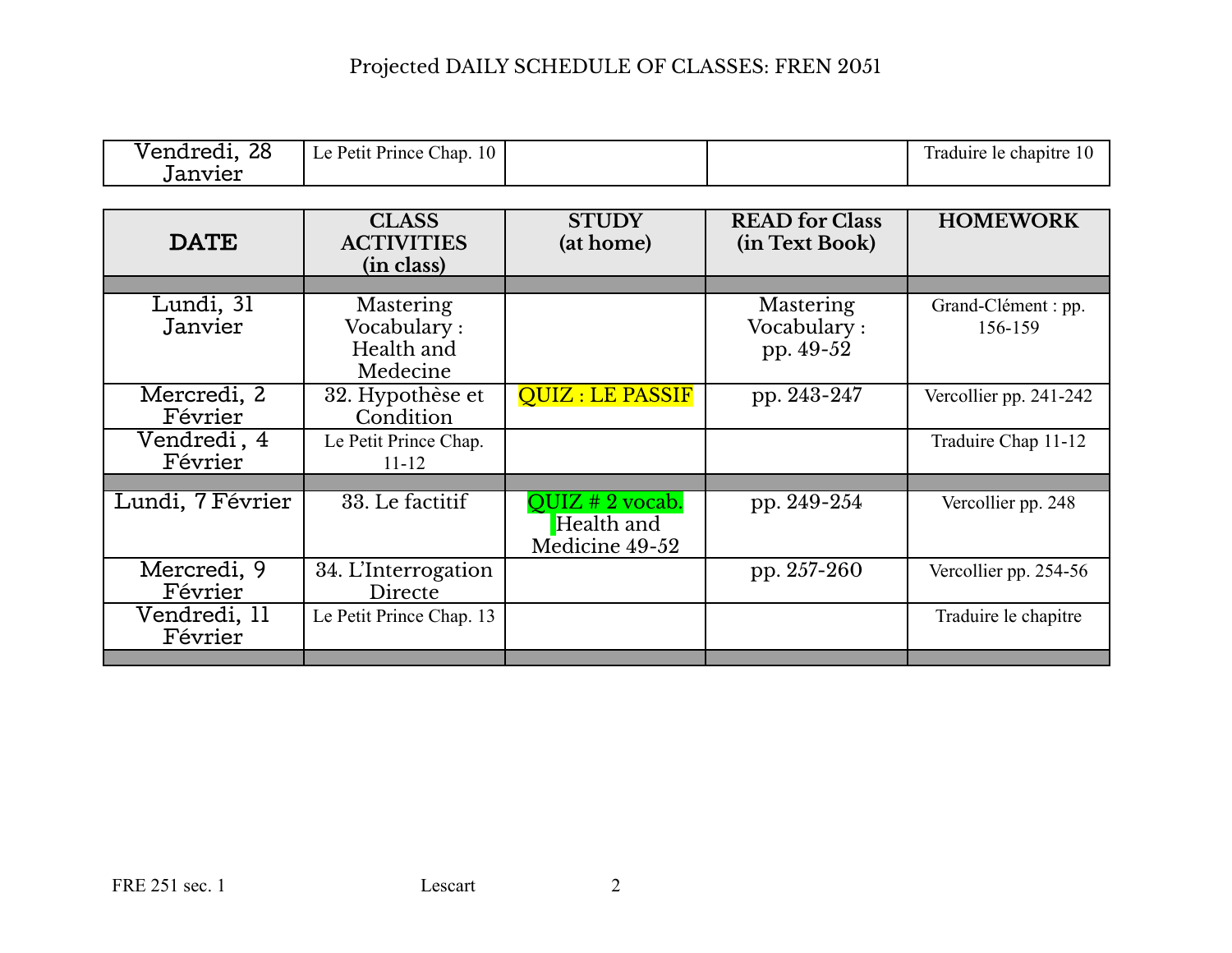| <b>DATE</b>             | <b>CLASS</b><br><b>ACTIVITIES</b>                                                                     | <b>STUDY</b><br>(at home)                            | <b>READ</b><br>(in Text Book)                      | <b>HOMEWORK</b>                                |
|-------------------------|-------------------------------------------------------------------------------------------------------|------------------------------------------------------|----------------------------------------------------|------------------------------------------------|
| Lundi, 14<br>Février    | 34. Quel et Lequel<br><b>Mastery</b><br>Vocabulary:<br>Health 2                                       | QUIZ:<br><b>INTERROGATIO</b><br><b>N DIRECTE</b>     | pp. 261-262<br>Mastery<br>Vocabulary:<br>pp. 53-56 |                                                |
| Mercredi, 16<br>Février | $35. \mathrm{La}$<br>Construction de la<br>Phrase                                                     |                                                      | pp. 264-268                                        | Vercollier pp. 262-263                         |
| Vendredi, 18<br>Février | Le Petit Prince Chap.<br>14                                                                           |                                                      |                                                    | Traduire le chapitre 14                        |
| Lundi, 21<br>Février    | 35. Difficultés de<br>traduction                                                                      | $QUIZ # 3$ vocab.<br>Health $\# 2$ (pp.<br>$53 - 56$ | pp. 269-271                                        | <b>DISCUSSION#1</b>                            |
| Mercredi, 23<br>Février | 36. L'énoncé<br>rapporté et le<br>discours indirect<br><b>Mastery</b><br>Vocabulary:<br>Medical Care: |                                                      | pp. 274-277<br>Mastery<br>Vocabulary:<br>pp. 56-60 | Vercollier pp. 272-73<br><b>DISCUSSION END</b> |
| Vendredi, 25<br>Février | <b>MID-term Exam</b>                                                                                  |                                                      |                                                    | Traduire le chapitre 15                        |
|                         |                                                                                                       |                                                      |                                                    |                                                |
| Lundi, 28<br>Février    | 37. L'interrogation<br>indirecte                                                                      |                                                      | pp. 280-284                                        | Vercollier pp. 278-79                          |
| Mercredi, 2 Mars        | Mastery<br>Vocabulary                                                                                 | <b>QUIZ: DISCOURS</b><br><b>INDIRECT</b>             | Mastery<br>Vocabulary:                             |                                                |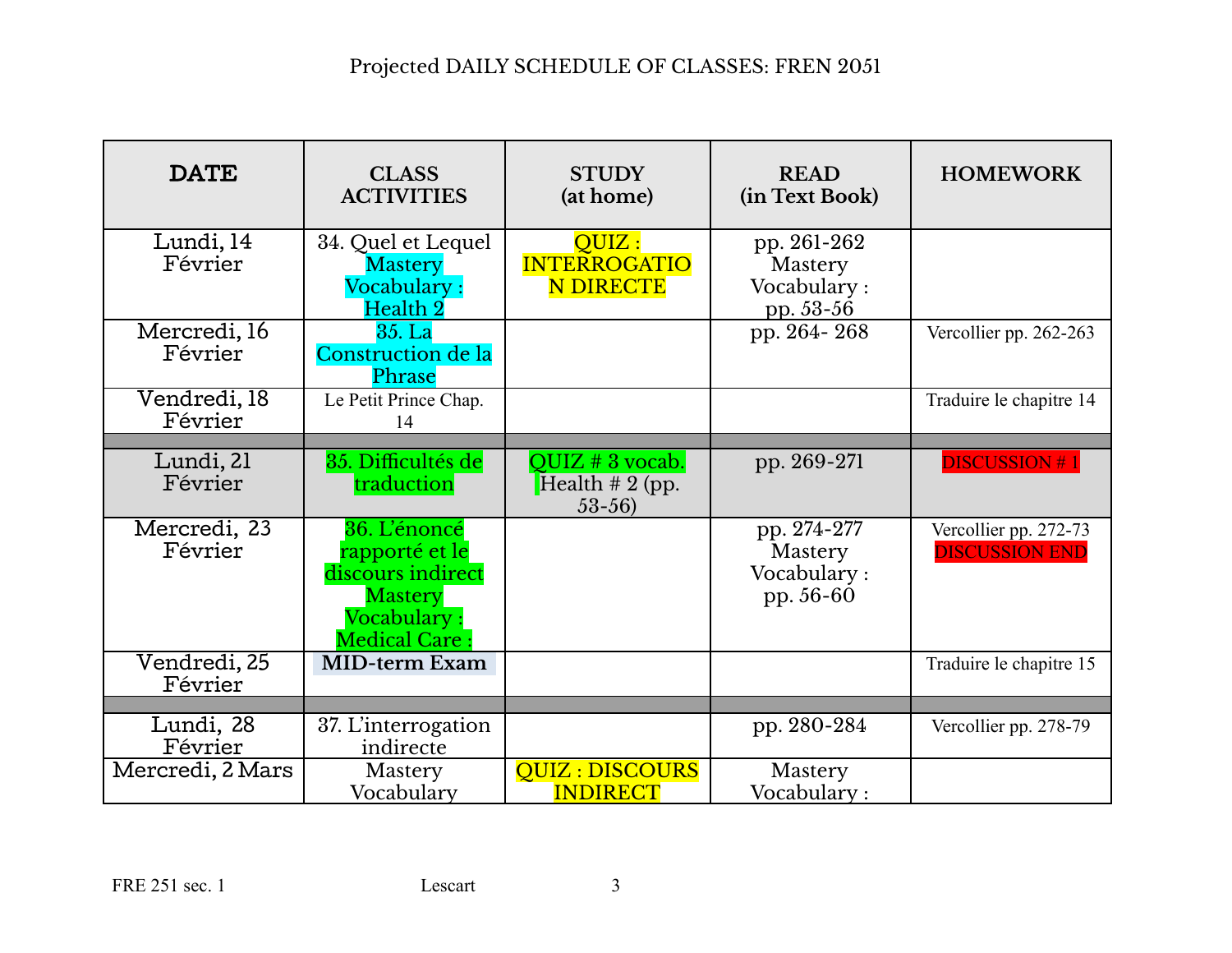|                     | FEELINGS 4.1             | . 66-70<br>pp. |  |
|---------------------|--------------------------|----------------|--|
| Vendredi, 4<br>Mars | Le Petit Prince Chap. 15 |                |  |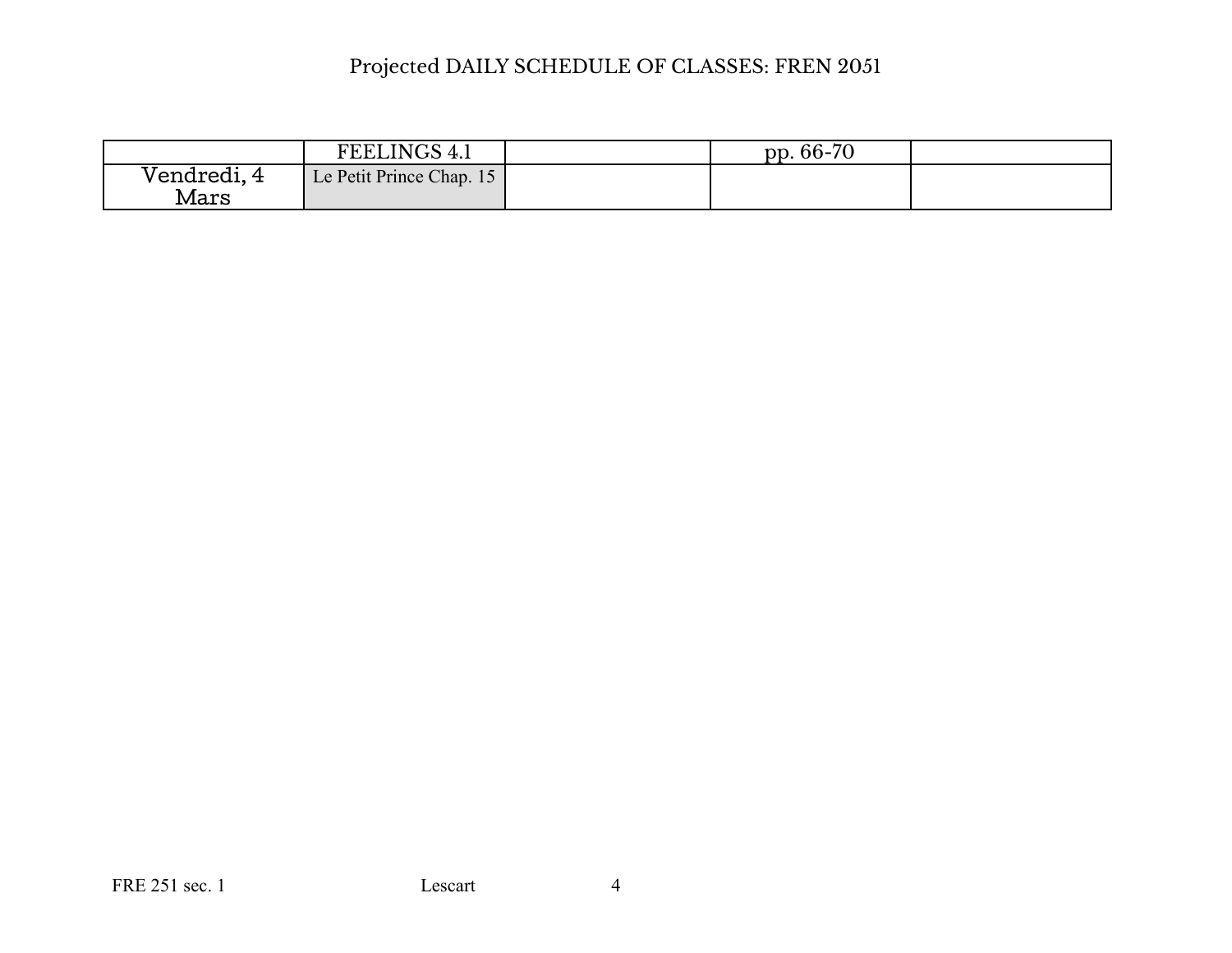| Du 1-11 Mars         | <b>SPRING BREAK</b>                                    |                                          |                                           |                                   |
|----------------------|--------------------------------------------------------|------------------------------------------|-------------------------------------------|-----------------------------------|
| <b>DATE</b>          | <b>CLASS</b><br><b>ACTIVITIES</b><br>(in class)        | <b>STUDY</b><br>(at home)                | <b>READ</b><br>(in Text Book)             | <b>HOMEWORK</b>                   |
| Lundi, 14 Mars       | 38. La négation                                        | QUIZ # 4. <i>Vocab</i><br>FEELINGS 66-70 | pp. 286-289                               | Vercollier pp. 284-85             |
| Mercredi, 16<br>Mars | 39. L'Exclamation,<br>le souhait, l'ordre              |                                          | pp. 291-295                               | Vercollier pp. 289-290            |
| Vendredi, 18<br>Mars | Le Petit Prince Chap.<br>$16-17$                       |                                          |                                           | Traduire les chapitres<br>$16-17$ |
|                      |                                                        |                                          |                                           |                                   |
| Lundi, 21 Mars       | 40. La Restriction<br>et le refus de la<br>restriction |                                          | pp. 297-301                               |                                   |
| Mercredi, 23<br>Mars | Mastery<br>Vocabulary:<br>THOUGHTS 4.2                 | QUIZ:<br><b>RESTRICTION</b>              | Mastery<br>Vocabulary:<br>pp. 71-75       |                                   |
| Vendredi, 25<br>Mars | Le Petit Prince<br>18-19                               |                                          |                                           |                                   |
|                      |                                                        |                                          |                                           |                                   |
| Lundi, 28 Mars       | 41. Les Auxiliaires<br>de Mode                         | QUIZ $# 5$ . Vocab<br>THOUGHTS 71-75     | pp. 303-307                               | Vercollier pp. 301-302            |
| Mercredi, 30<br>Mars | Mastery<br>Vocabulary:<br><b>Living Conditions</b>     |                                          | Mastery<br>Vocabulary:<br>7.4 pp. 142-147 |                                   |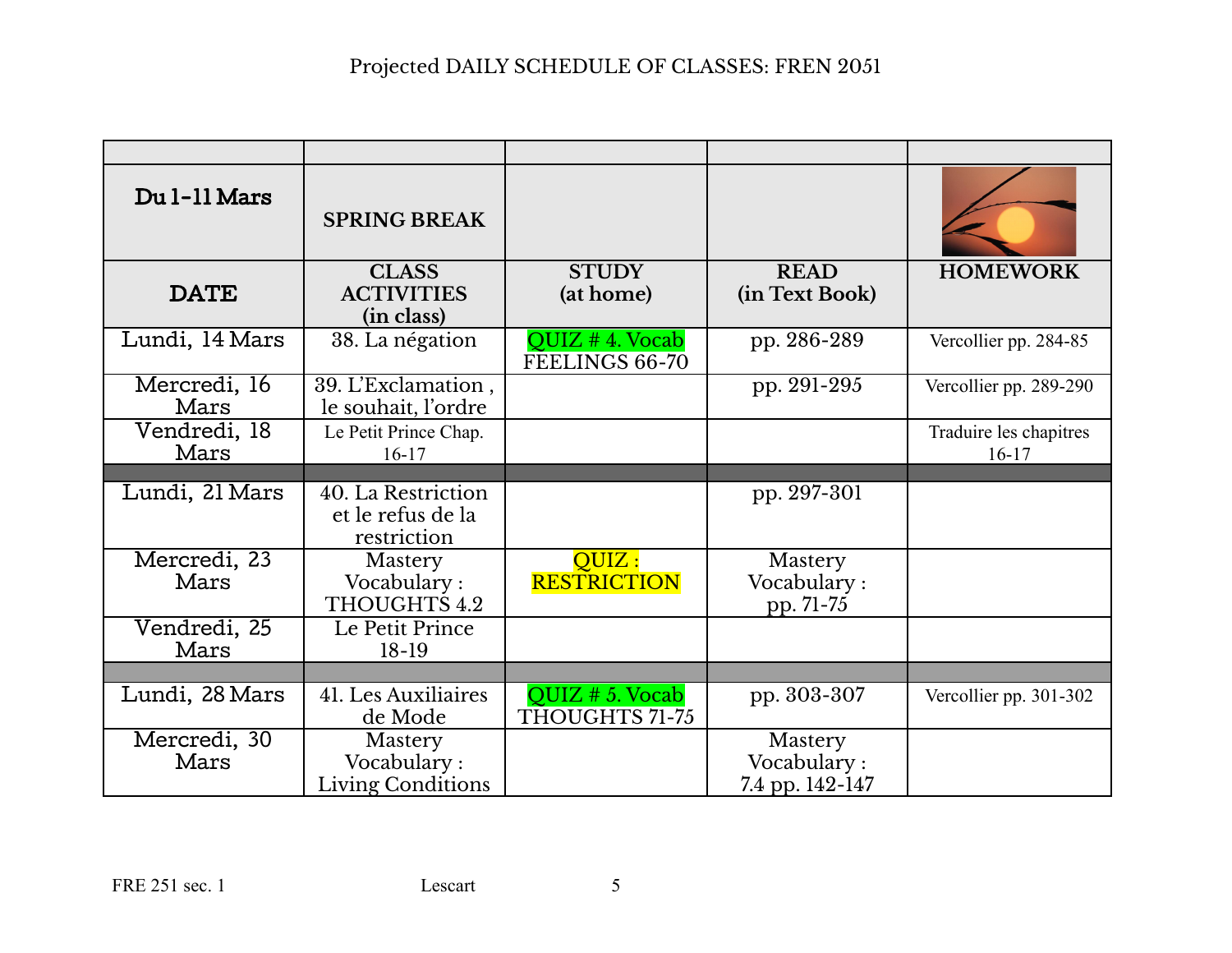| --<br>$\sim$<br>' ena.<br>. .<br>$\overline{\phantom{0}}$ | Prince 20<br>Petit<br>$\sim$ |  | —<br>$18-19$<br>Fraduire chap. |
|-----------------------------------------------------------|------------------------------|--|--------------------------------|
| --<br>Avril                                               |                              |  |                                |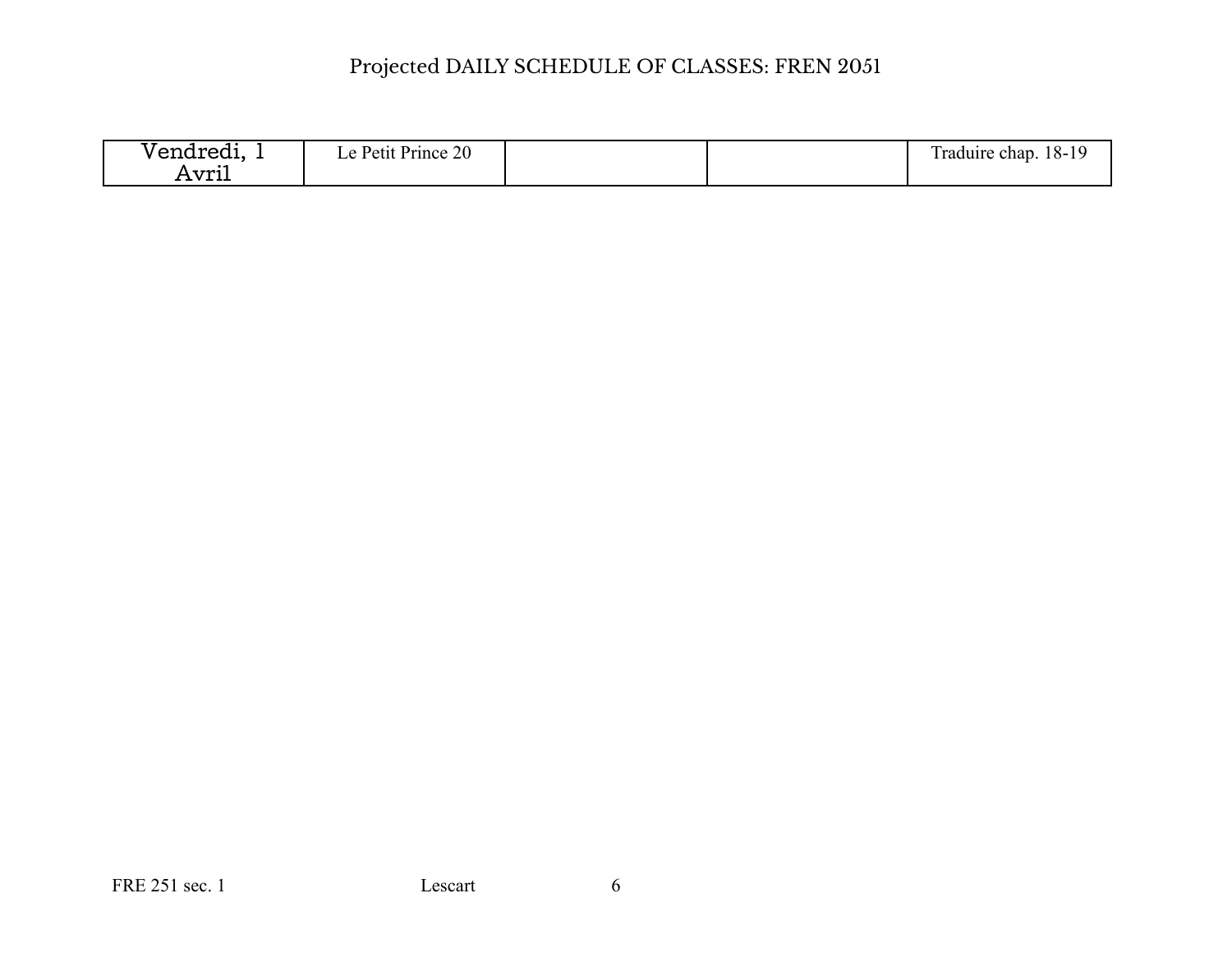| Lundi, 4 Avril | Auxiliaire de Mode      | QUIZ # 6. Vocab          | Mastery : pp. $147 -$ |                        |
|----------------|-------------------------|--------------------------|-----------------------|------------------------|
|                | (2)                     | <b>Living Conditions</b> | 154                   |                        |
|                |                         | pp. 142-147              |                       |                        |
| Mercredi, 6    | 42. L'expression du     |                          | pp. 310-315           | Vercollier pp. 308-309 |
| <b>Avril</b>   | <b>Temps</b>            |                          |                       |                        |
| Vendredi, 8    | Le Petit Prince Chap 21 |                          |                       |                        |
| Avril          |                         |                          |                       |                        |

| <b>DATE</b>                  | <b>CLASS</b><br><b>ACTIVITIES</b><br>(in class)                                            | <b>STUDY</b><br>(at home)                                             | <b>READ</b><br>(in Text Book)        | <b>HOMEWORK</b>                 |
|------------------------------|--------------------------------------------------------------------------------------------|-----------------------------------------------------------------------|--------------------------------------|---------------------------------|
| Lundi, Il Avril              | Mastery<br>Vocabulary<br>Trips $(11.1)$                                                    |                                                                       | Mastery<br>Vocabulary<br>pp. 176-179 |                                 |
| Mercredi, 13<br>Avril        | Mastery<br>Vocabulary<br>Mouvements et<br>Activitees<br>43. L'Expression<br>de la Quantité | QUIZ # 7. Vocab<br><b>Trips</b><br>pp. 214-219                        | Mastery<br>Vocabulary<br>pp. 214-219 | <b>DISCUSSION #2</b>            |
| Vendredi, 15<br>Avril        | <b>EASTER BREAK</b>                                                                        |                                                                       |                                      | <b>DISCUSSION #2 END</b>        |
| Lundi, 18 Avril              | <b>EASTER BREAK</b>                                                                        |                                                                       |                                      |                                 |
| Mercredi, 20<br><b>Avril</b> | 44. Les Chiffres et<br>les Nombres                                                         | OUIZ:<br><b>AUXILIAIRE DE</b><br><b>TEMPS ET</b><br><b>EXPRESSION</b> | pp. 317-321<br>pp. 323-327           | Vercollier pp. 316 -<br>321-322 |